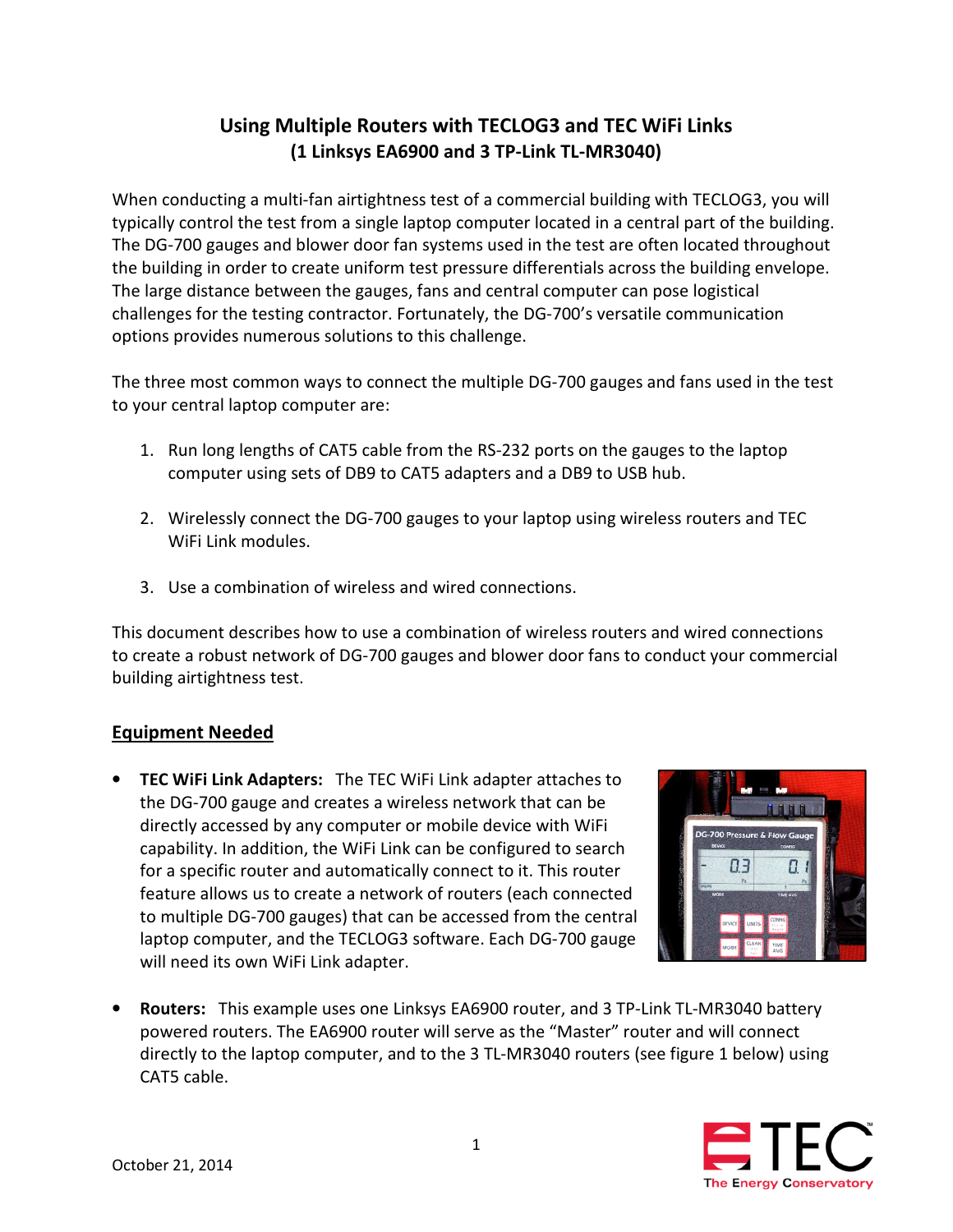• **CAT5 Cable:** 4 sets (1 from EA6900 router to laptop, 3 from EA6900 router to TL-MR3040 routers.



#### Figure 1: Router Network

The network above uses a combination of wireless connections to the gauges (TL-MR3040 routers to the DG-700 WiFi Link adapters) and wired CAT5 Ethernet cables (each up to 300' long) to connect the routers together and to the central computer. This combination provides a robust network that can be used in buildings with high mass concrete walls and floors that make it very difficult to rely solely on WiFi connections during the test. Note: In this example we are not using the Master Router to wirelessly connect to any DG-700 gauges/WiFi Links, but it can also be used for this purpose.

# Configuring the Routers

For both the EA6900 and TL-MR3040 routers, the most important configuration issue is changing the router name (SSID) and changing the default password (security key) to something easy to remember and easy to enter when configuring the WiFi Links (see below). This process is done using the instructions that come with the routers. Once you have renamed the routers and changed the passwords, it is good practice to put a label directly on the router that has the new name and password. In the figure above, the three TL-MR3040 routers were renamed Router A, B and C, and the EA6900 was renamed Master Router.

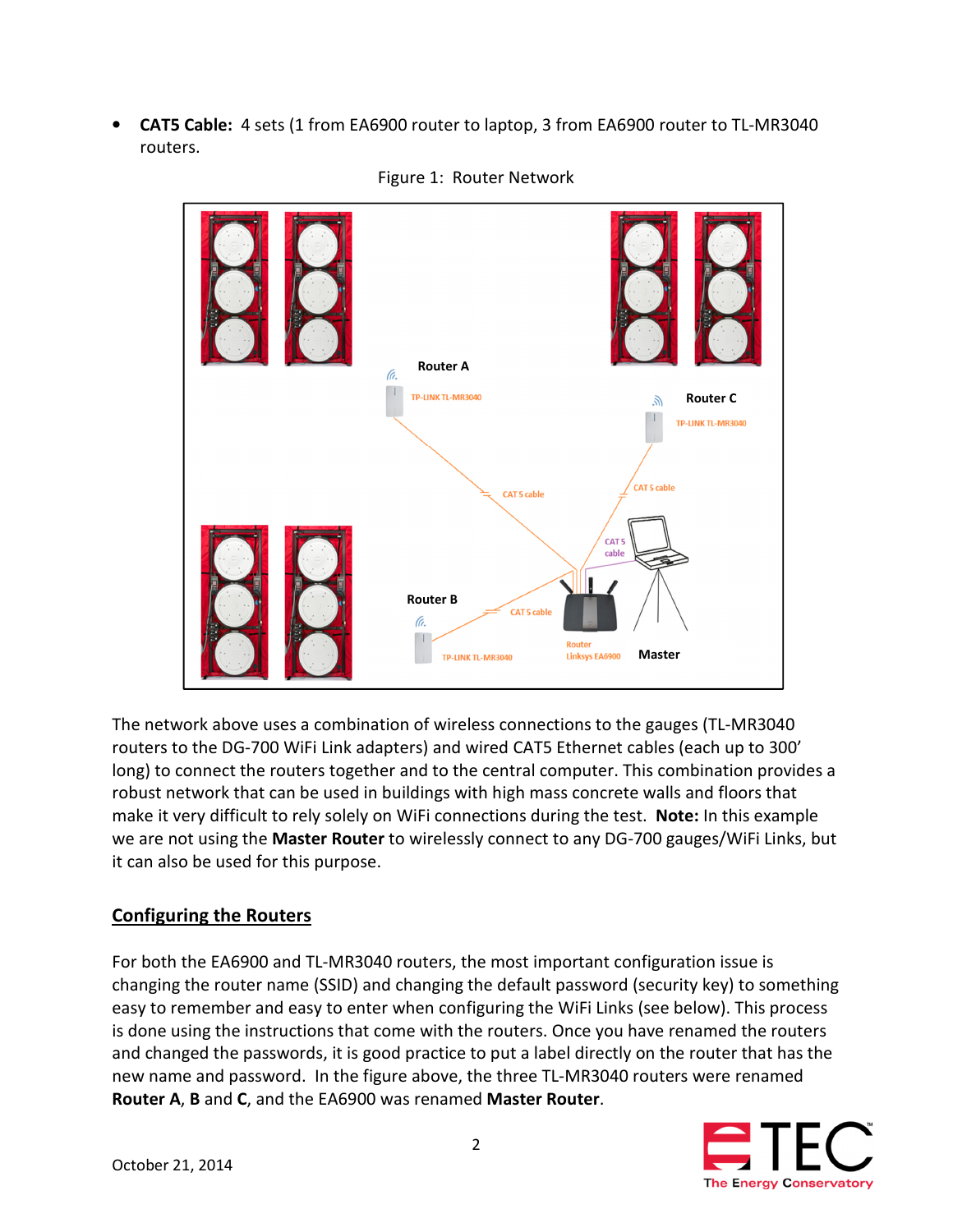For the TL-MR3040 routers, be sure to fully charge the batteries. Turn the power switch to on and set the router mode switch to 3G/4G (Note: the mode setting will be changed later in the process). The EA6900 router will need to be plugged into power.

### Configuring the TEC WiFi Links to Connect to the Routers

The next step is to configure the individual WiFi Links to connect with the appropriate routers. For example, all WiFi Links in close proximity to TP Link Router A will need to be configured to search for and connect to this router.

WiFi Links are shipped from TEC in AP Direct Connect Mode. In this mode, the WiFi Link is providing a wireless access point that your laptop/mobile device connects to directly. This is the recommended mode for single gauge operation, but will need to be changed in order to be used with the routers as described in this document. Configuration of WiFi Links into Router Mode can be done through the TECLOG3 software (it can also be done using our mobile iTEC-700 app and our TECTITE 4.0 software). Below is an explanation of the configuration process using TECLOG3.

- Each WiFi Link will need to be configured one device at a time. First connect the WiFi Link to the gauge, attach the power jumper cable between the WiFi Link and the gauge, and turn on the gauge. Lights #1 and #2 on the WiFi Link should turn on and eventually turn solid. Now connect your laptop to the wireless network being generated by the WiFi Link. The wireless network will be named DG700-SN (where SN is the serial number of the DG-700 gauge).
- If you are wirelessly connecting to this DG-700 gauge for the first time, you will be asked to enter the default WiFi Link security key (tecwifi12).
- Launch the TECLOG3 software and choose Settings from the **Configuration** pull down menu.
- Click on the *Configure WiFi Settings* button. The Configure WIFI Links window will come up and display the DG-700 gauge(s) that TECLOG3 can wirelessly detect. Choose the DG-700 that you want to configure to Router Mode and then click on the **Configure Selected Device** button.







Type the network security key

tecwifi12 Hide characters

DG700 - 19779 - AP mode

Security key:

Configure WiFi Link(s)

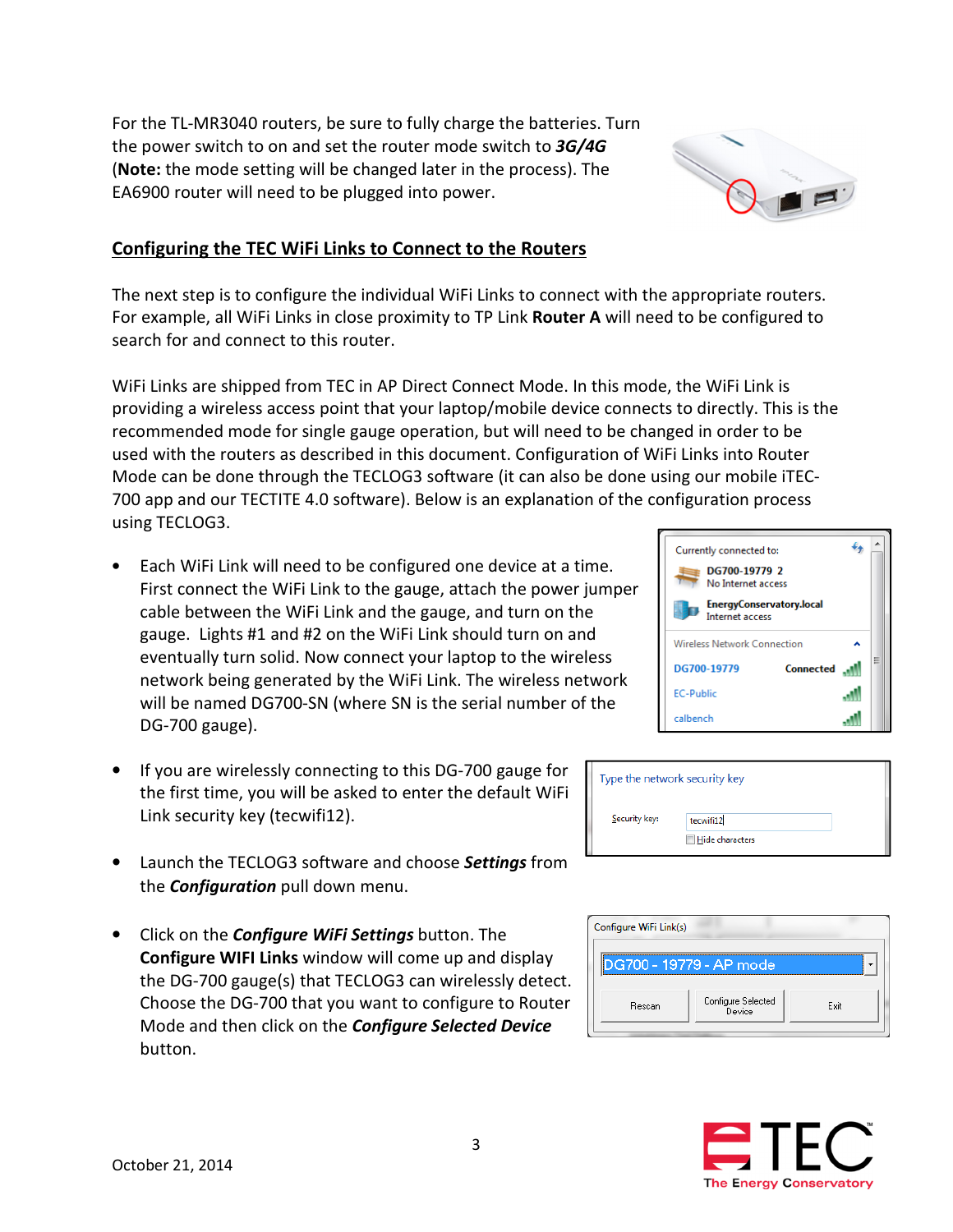• When the **Configure TEC WiFi Link** window comes up choose the Router Connection mode. Fill in the SSID (name of your router) and its Password. When that is complete, click on Apply and Exit.

• Once you click on *Apply and Exit*, the WiFi Link is put into Router Mode and will immediately begin searching for the router SSID to connect with. Light #2 on the WiFi Link will begin flashing until it finds the router and connects with it. Once the connection is

made, light #2 will remain on solid (the TL-MR3040 router must on and in 3G/4G mode for the connection to be made during this process).

TECLOG3 will also issue the message "The WiFi Link has been changed to the XXXXX network. Please connect to this network." Click OK to return to the Configure WiFi Link window.



Configure TEC Wifi Link

Connection Mode

SSID Router A Confirm SSID Router A Password 6234 Confirm Password 6234 Apply and Exit

DG700 - 19779

C AP Direct Connection C Router Connection

Cancel

- Turn on the next WiFi Link and gauge to configure, connect your computer to the new network, then click on Rescan in the Configure WiFi Link window to display the new gauge. Repeat the configuration process by clicking on **Configure Selected Device**.
- It is good practice to put a label on the WiFi Links indicating which router it is configured to connect with.

Note: If light #2 on a WiFi Link continues to flash after you have configured the Link to Router Mode, you may have incorrectly entered in the router SSID or password when configuring the device (the TL-MR3040 router must on and in  $3G/4G$  mode for the connection to be made during this process). If this happens, you will need to put the WiFi Link back into AP Mode and try again. To put the WiFi Link into AP Mode, press and hold down button A on the bottom left corner of the WiFi Link until all four lights begin flashing, and then release the button. Now repeat the procedure to change from AP Mode to Router Mode.